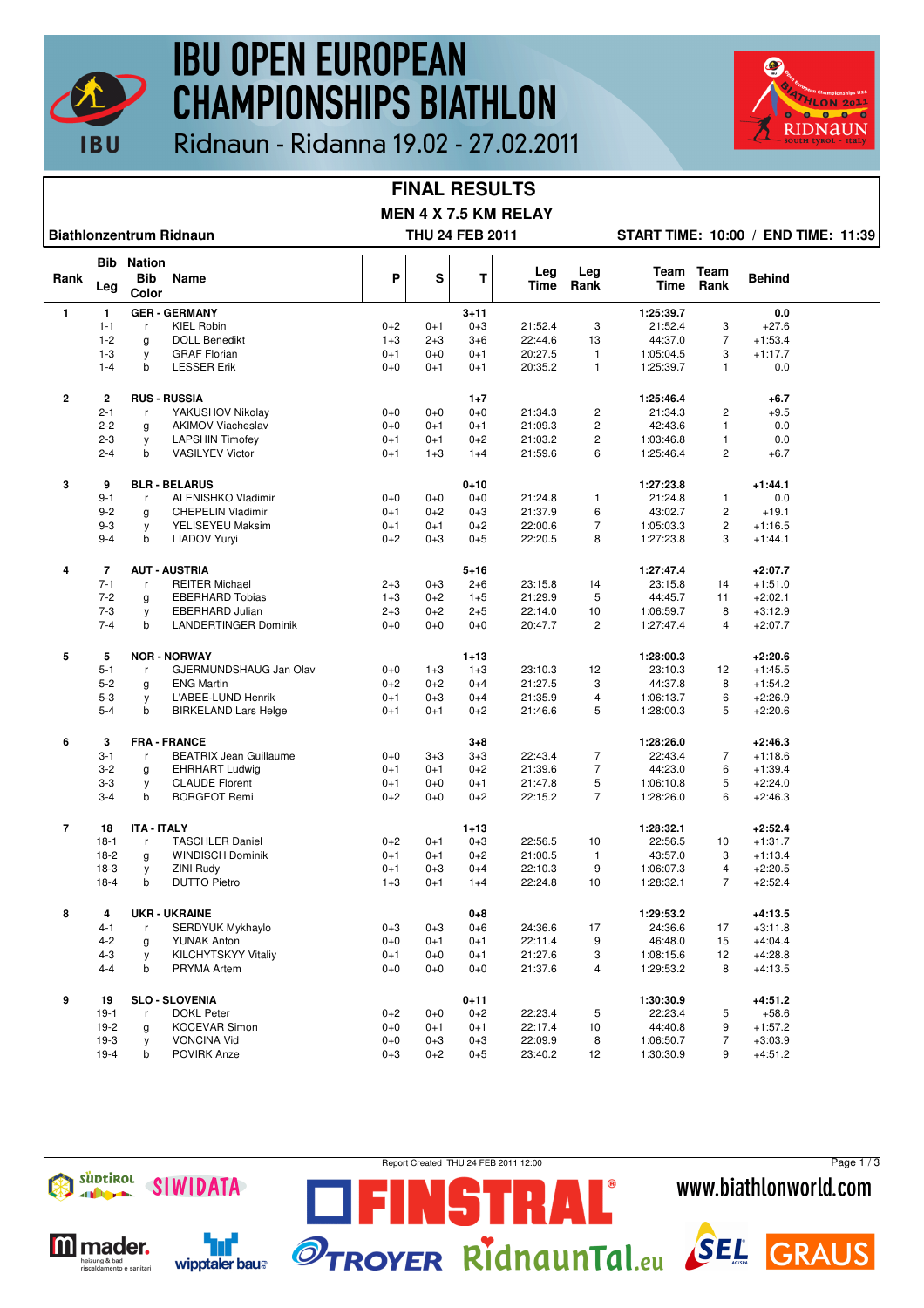

## **IBU OPEN EUROPEAN CHAMPIONSHIPS BIATHLON**



### Ridnaun - Ridanna 19.02 - 27.02.2011

#### **FINAL RESULTS MEN 4 X 7.5 KM RELAY**

**Biathlonzentrum Ridnaun THU 24 FEB 2011 START TIME: 10:00 / END TIME: 11:39**

|      | Bib      | Nation              |                             |          |          |          |             |                |             |                   |            |  |
|------|----------|---------------------|-----------------------------|----------|----------|----------|-------------|----------------|-------------|-------------------|------------|--|
| Rank | Leg      | <b>Bib</b><br>Color | Name                        | P        | S        | T        | Leg<br>Time | Leg<br>Rank    | <b>Time</b> | Team Team<br>Rank | Behind     |  |
| 10   | 16       |                     | <b>CAN - CANADA</b>         |          |          | $1 + 12$ |             |                | 1:30:34.6   |                   | $+4:54.9$  |  |
|      | $16-1$   | r                   | <b>COTE Patrick</b>         | $0 + 1$  | $0 + 3$  | $0 + 4$  | 22:33.4     | 6              | 22:33.4     | 6                 | $+1:08.6$  |  |
|      | $16 - 2$ | g                   | <b>SMITH Nathan</b>         | $0 + 0$  | $0 + 3$  | $0 + 3$  | 21:39.7     | 8              | 44:13.1     | $\overline{4}$    | $+1:29.5$  |  |
|      | $16-3$   | у                   | PACAS Joel                  | $0 + 2$  | $1 + 3$  | $1+5$    | 23:59.5     | 13             | 1:08:12.6   | 11                | $+4:25.8$  |  |
|      | $16 - 4$ | b                   | <b>SMITH Tyson</b>          | $0+0$    | $0+0$    | $0 + 0$  | 22:22.0     | 9              | 1:30:34.6   | 10                | $+4:54.9$  |  |
|      |          |                     |                             |          |          |          |             |                |             |                   |            |  |
| 11   | 8        |                     | <b>BUL - BULGARIA</b>       |          |          | $1 + 8$  |             |                | 1:30:40.9   |                   | $+5:01.2$  |  |
|      | $8 - 1$  | r                   | <b>KENANOV Miroslav</b>     | $0 + 2$  | $0 + 1$  | $0 + 3$  | 23:27.4     | 15             | 23:27.4     | 15                | $+2:02.6$  |  |
|      | $8 - 2$  | g                   | <b>BOGDANOV Martin</b>      | $1 + 3$  | $0 + 0$  | $1 + 3$  | 23:44.8     | 16             | 47:12.2     | 17                | $+4:28.6$  |  |
|      | $8 - 3$  | y                   | <b>ILIEV Vladimir</b>       | $0 + 2$  | $0 + 0$  | $0 + 2$  | 22:16.0     | 11             | 1:09:28.2   | 14                | $+5:41.4$  |  |
|      | $8 - 4$  | b                   | <b>ANEV Krasimir</b>        | $0+0$    | $0 + 0$  | $0 + 0$  | 21:12.7     | 3              | 1:30:40.9   | 11                | $+5:01.2$  |  |
|      |          |                     |                             |          |          |          |             |                |             |                   |            |  |
| 12   | 12       |                     | <b>CZE - CZECH REPUBLIC</b> |          |          | $0 + 14$ |             |                | 1:31:21.2   |                   | $+5:41.5$  |  |
|      | $12 - 1$ | r                   | <b>KRISTEJN Lukas</b>       | $0+0$    | $0 + 3$  | $0 + 3$  | 22:54.7     | 9              | 22:54.7     | 9                 | $+1:29.9$  |  |
|      | $12 - 2$ | g                   | <b>JANOV Vit</b>            | $0+0$    | $0 + 2$  | $0 + 2$  | 21:27.8     | $\overline{4}$ | 44:22.5     | 5                 | $+1:38.9$  |  |
|      | $12-3$   | y                   | <b>KRUPCIK Tomaas</b>       | $0 + 3$  | $0 + 2$  | $0 + 5$  | 23:21.5     | 12             | 1:07:44.0   | 9                 | $+3:57.2$  |  |
|      | $12 - 4$ | b                   | <b>EXLER Ondrej</b>         | $0 + 1$  | $0 + 3$  | $0 + 4$  | 23:37.2     | 11             | 1:31:21.2   | 12                | $+5:41.5$  |  |
|      |          |                     |                             |          |          |          |             |                |             |                   |            |  |
| 13   | 10       | <b>USA - USA</b>    |                             |          |          | $8 + 20$ |             |                | 1:31:36.1   |                   | $+5:56.4$  |  |
|      | $10-1$   | $\mathsf{r}$        | <b>NORDGREN Leif</b>        | $2 + 3$  | $0 + 2$  | $2 + 5$  | 22:44.1     | 8              | 22:44.1     | 8                 | $+1:19.3$  |  |
|      | $10-2$   | g                   | <b>CURRIER Russell</b>      | $2 + 3$  | $2 + 3$  | $4 + 6$  | 23:10.6     | 14             | 45:54.7     | 13                | $+3:11.1$  |  |
|      | $10-3$   | y                   | <b>ROBERTS Wynn</b>         | $0 + 3$  | $0 + 3$  | $0 + 6$  | 21:58.2     | 6              | 1:07:52.9   | 10                | $+4:06.1$  |  |
|      | $10-4$   | b                   | <b>BOWLER Bill</b>          | $0+0$    | $2 + 3$  | $2 + 3$  | 23:43.2     | 13             | 1:31:36.1   | 13                | $+5:56.4$  |  |
| 14   | 14       |                     | <b>LTU - LITHUANIA</b>      |          |          | $2 + 11$ |             |                | 1:33:30.2   |                   | $+7:50.5$  |  |
|      | $14-1$   | r                   | <b>KAUKENAS Tomas</b>       | $0 + 1$  | $0 + 1$  | $0 + 2$  | 22:04.5     | 4              | 22:04.5     | $\overline{4}$    | $+39.7$    |  |
|      | $14-2$   |                     | DOMBROVSKI Karol            | $0 + 0$  | $0 + 0$  | $0 + 0$  | 22:38.7     | 12             | 44:43.2     | 10                | $+1:59.6$  |  |
|      | $14-3$   | g                   | <b>ZLATKAUSKAS Karolis</b>  | $0+2$    | $2 + 3$  | $2 + 5$  | 24:23.2     | 15             | 1:09:06.4   | 13                | $+5:19.6$  |  |
|      | $14 - 4$ | у<br>b              |                             |          | $0 + 1$  | $0 + 4$  | 24:23.8     | 14             |             | 14                |            |  |
|      |          |                     | <b>SUSLAVICIUS Rokas</b>    | $0+3$    |          |          |             |                | 1:33:30.2   |                   | $+7:50.5$  |  |
| 15   | 6        |                     | POL - POLAND                | $0 + 6$  | $1 + 9$  | $1 + 15$ |             |                | LAP         |                   |            |  |
|      | $6 - 1$  | r                   | <b>WITEK Lukasz</b>         | $0 + 1$  | $0 + 1$  | $0 + 2$  | 23:28.5     | 16             | 23:28.5     | 16                | $+2:03.7$  |  |
|      | $6 - 2$  | g                   | <b>BRIL Grzegorz</b>        | $0 + 1$  | $1 + 3$  | $1 + 4$  | 23:15.4     | 15             | 46:43.9     | 14                | $+4:00.3$  |  |
|      | $6 - 3$  | у                   | JAKUBOWICZ Grzegorz         | $0 + 2$  | $0 + 2$  | $0 + 4$  | 24:05.5     | 14             | 1:10:49.4   | 16                | $+7:02.6$  |  |
|      | $6 - 4$  | b                   | <b>GUZIK Grzegorz</b>       | $0+2$    | $0 + 3$  | $0 + 5$  |             |                | LAP         |                   |            |  |
|      |          |                     |                             |          |          |          |             |                |             |                   |            |  |
| 16   | 17       |                     | <b>NED - NETHERLANDS</b>    | $1+5$    | $0 + 8$  | $1 + 13$ |             |                | LAP         |                   |            |  |
|      | $17-1$   | $\mathsf{r}$        | SLOOF Joel                  | $0+0$    | $0 + 2$  | $0 + 2$  | 23:05.1     | 11             | 23:05.1     | 11                | $+1:40.3$  |  |
|      | $17-2$   | g                   | COOL Herbert                | $0 + 1$  | $0 + 2$  | $0 + 3$  | 22:27.7     | 11             | 45:32.8     | 12                | $+2:49.2$  |  |
|      | $17-3$   | y                   | SLOOF Lucien                | $1 + 3$  | $0 + 1$  | $1+4$    | 24:34.0     | 16             | 1:10:06.8   | 15                | $+6:20.0$  |  |
|      | $17 - 4$ | b                   | GÖTZINGER Maximilian        | $0 + 1$  | $0 + 3$  | $0 + 4$  |             |                | LAP         |                   |            |  |
| 17   | 13       |                     | <b>GBR - GREAT BRITAIN</b>  | $1+5$    | $1 + 10$ | $2 + 15$ |             |                | LAP         |                   |            |  |
|      | $13-1$   | r                   | <b>BEYER Pete</b>           | $0 + 1$  | $0 + 3$  | $0 + 4$  | 23:11.8     | 13             | 23:11.8     | 13                | $+1:47.0$  |  |
|      |          |                     |                             |          |          |          |             |                |             |                   |            |  |
|      | $13 - 2$ | g                   | <b>GIBSON Carl</b>          | $0 + 1$  | $0 + 3$  | $0 + 4$  | 23:46.9     | 17             | 46:58.7     | 16                | $+4:15.1$  |  |
|      | $13-3$   | y                   | <b>WOOLLEY Ben</b>          | $1 + 3$  | $1 + 3$  | $2 + 6$  | 26:27.5     | 18             | 1:13:26.2   | 17                | $+9:39.4$  |  |
|      | $13 - 4$ | b                   | <b>ALLANSON Simon</b>       | $0+0$    | $0 + 1$  | $0 + 1$  |             |                | LAP         |                   |            |  |
| 18   | 15       |                     | <b>SRB - SERBIA</b>         | $2 + 10$ | $4 + 5$  | $6 + 15$ |             |                | <b>LAP</b>  |                   |            |  |
|      | $15 - 1$ | r                   | PETROVIC Milanko            | $0 + 3$  | $4 + 3$  | $4 + 6$  | 25:51.1     | 18             | 25:51.1     | 18                | $+4:26.3$  |  |
|      | $15 - 2$ | g                   | <b>HODZIC Edin</b>          | $2 + 3$  | $0 + 1$  | $2 + 4$  | 26:31.7     | 18             | 52:22.8     | 18                | $+9:39.2$  |  |
|      | $15-3$   | у                   | <b>JEREMIC Nikola</b>       | $0 + 2$  | $0 + 1$  | $0 + 3$  | 25:46.5     | 17             | 1:18:09.3   | 18                | $+14:22.5$ |  |
|      | $15 - 4$ | b                   | <b>HRKALOVIC Emir</b>       | $0 + 2$  |          | $0 + 2$  |             |                | LAP         |                   |            |  |
|      |          |                     |                             |          |          |          |             |                |             |                   |            |  |



**M** mader.

eizung & bad<br>scaldamento e sanitar

٦ď

wipptaler baus

Report Created THU 24 FEB 2011 12:00

STRAL

Page 2 / 3www.biathlonworld.com